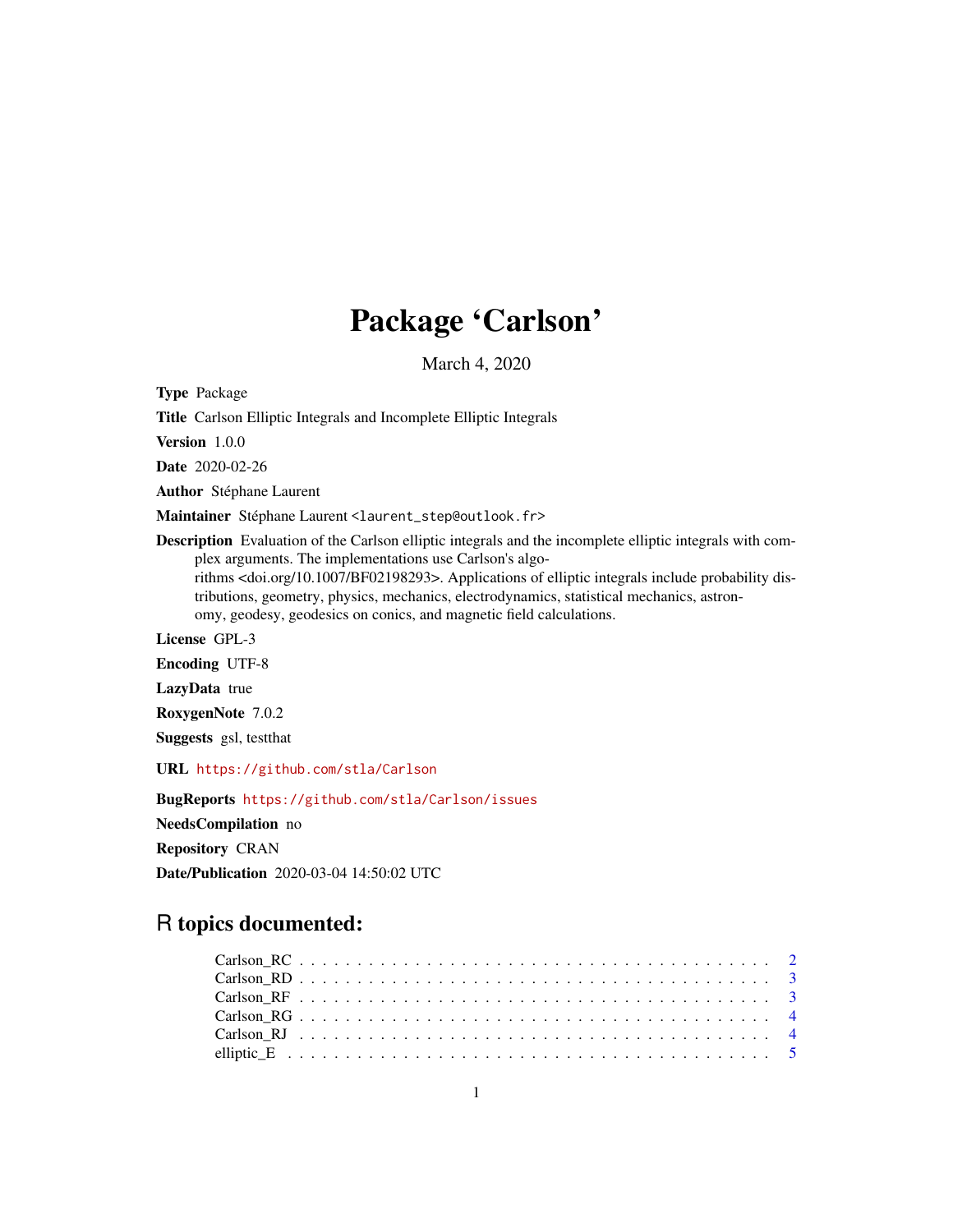<span id="page-1-0"></span>

| Index |  |  |  |  |  |  |  |  |  |  |  |  |  |  |  |  |  |  |  |  |
|-------|--|--|--|--|--|--|--|--|--|--|--|--|--|--|--|--|--|--|--|--|
|       |  |  |  |  |  |  |  |  |  |  |  |  |  |  |  |  |  |  |  |  |
|       |  |  |  |  |  |  |  |  |  |  |  |  |  |  |  |  |  |  |  |  |
|       |  |  |  |  |  |  |  |  |  |  |  |  |  |  |  |  |  |  |  |  |

Carlson\_RC *Carlson elliptic integral RC*

#### Description

Evaluate the Carlson elliptic integral RC.

#### Usage

Carlson\_RC(x, y, minerror =  $2 *$ . Machine\$double.eps)

# Arguments

| x, y     | real or complex numbers, with y different from 0 |
|----------|--------------------------------------------------|
| minerror | bound on the relative error passed to Carlson_RF |

#### Value

A complex number, the value of the Carlson elliptic integral  $R_C(x, y)$ .

# Note

The function returns a value when x or y are negative real numbers, but this value is not the one of the Carlson integral.

# Examples

```
Carlson_RC(5, 2)
gsl::ellint_RC(5, 2)
```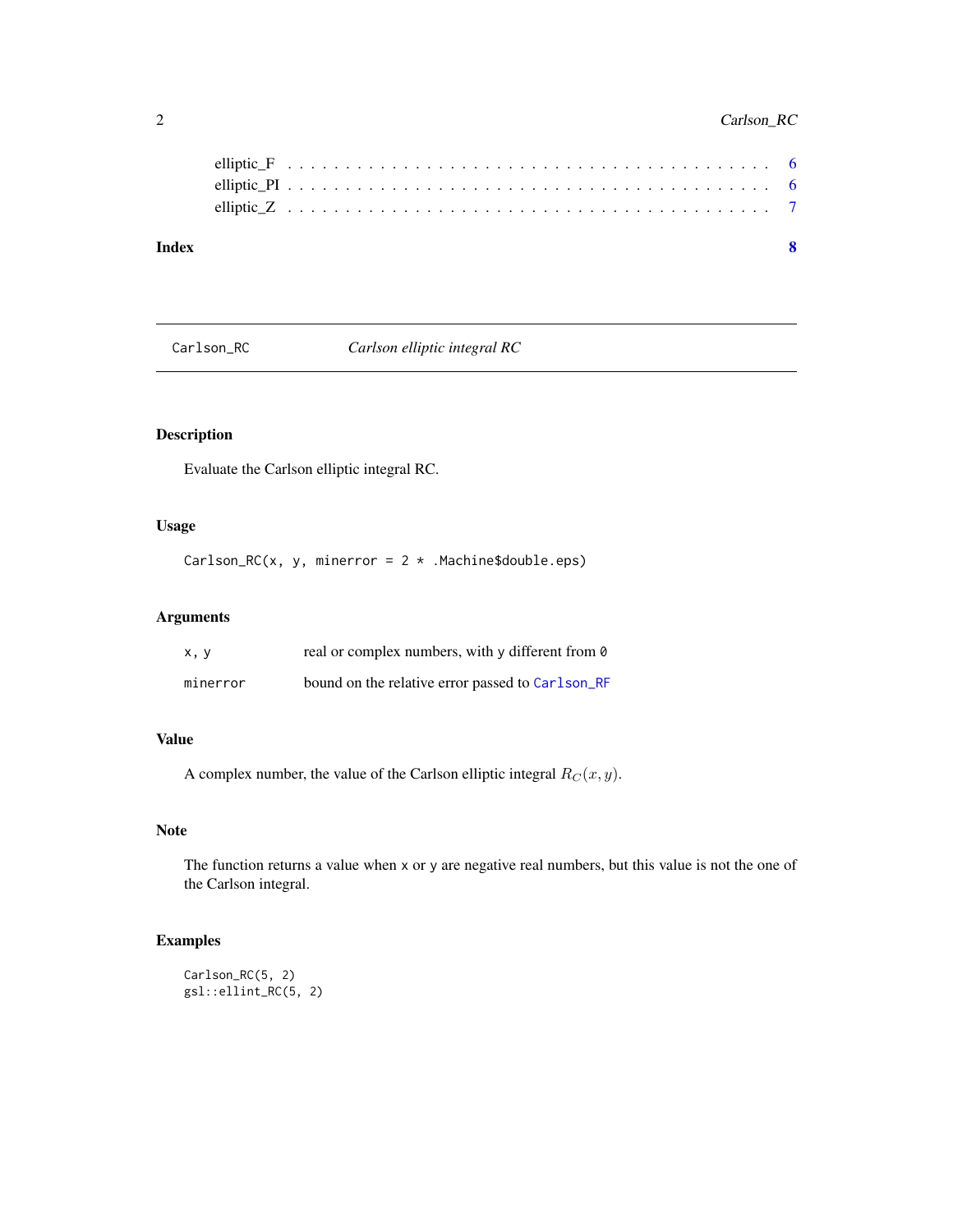<span id="page-2-2"></span><span id="page-2-0"></span>

#### Description

Evaluate the Carlson elliptic integral RD.

#### Usage

Carlson\_RD(x, y, z, minerror =  $2 *$  . Machine\$double.eps)

#### Arguments

| x, y, z  | real or complex numbers; at most one can be 0 |
|----------|-----------------------------------------------|
| minerror | bound on the relative error                   |

#### Value

A complex number, the value of the Carlson elliptic integral  $R_D(x, y, z)$ .

#### Note

The function returns a value when x, y or z are negative real numbers, but this value is not the one of the Carlson integral.

#### Examples

Carlson\_RD(5, 2, 3) gsl::ellint\_RD(5, 2, 3)

<span id="page-2-1"></span>Carlson\_RF *Carlson elliptic integral RF*

## Description

Evaluate the Carlson elliptic integral RF.

#### Usage

Carlson\_RF(x, y, z, minerror =  $2 *$ . Machine\$double.eps)

#### Arguments

| x, y, z  | real or complex numbers; at most one can be 0 |
|----------|-----------------------------------------------|
| minerror | bound on relative error                       |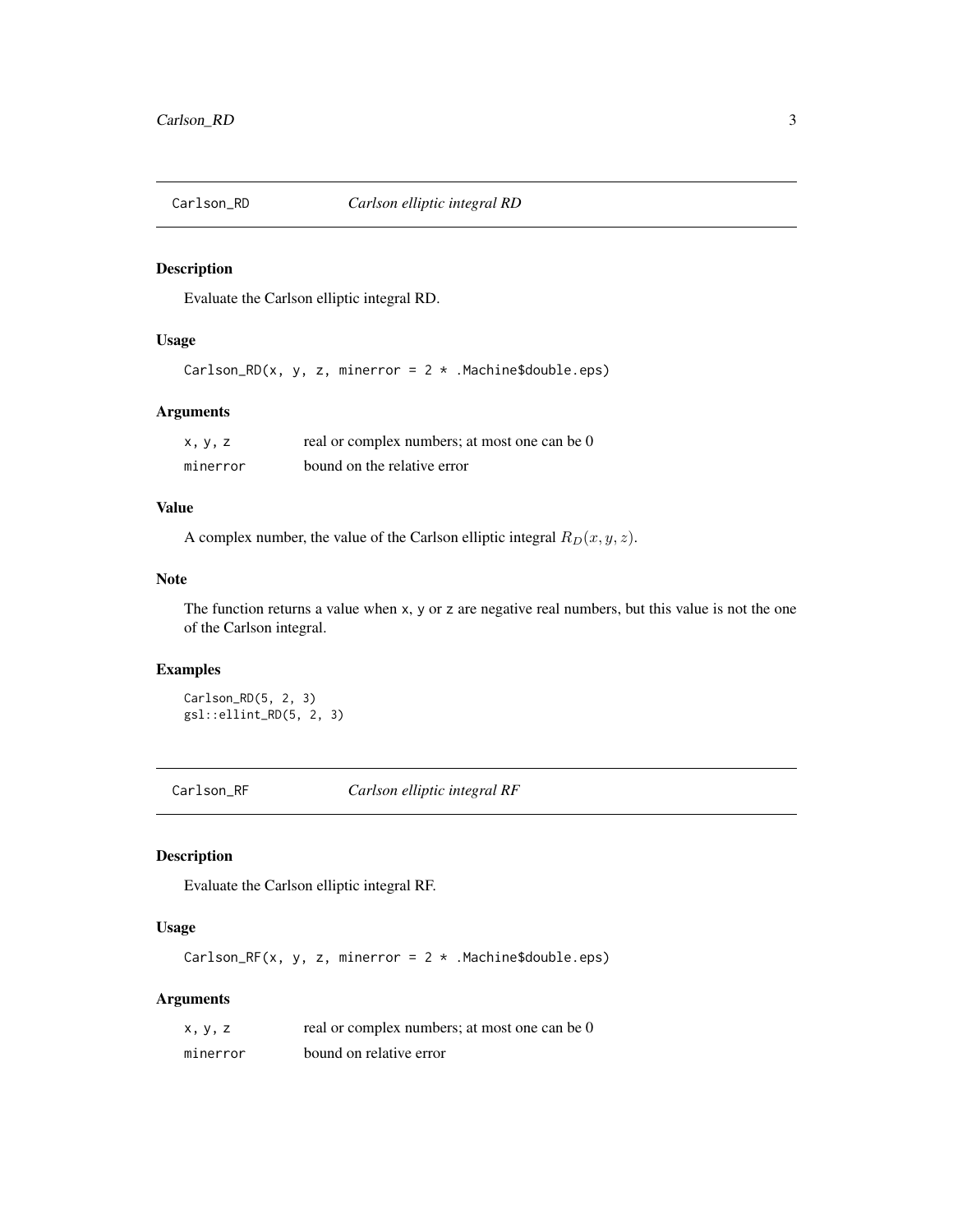#### <span id="page-3-0"></span>Value

A complex number, the value of the Carlson elliptic integral  $R_F(x, y, z)$ .

#### Note

The function returns a value when x, y or z are negative real numbers, but this value is not the one of the Carlson integral.

#### Examples

```
Carlson_RF(5, 2, 3)
gsl::ellint_RF(5, 2, 3)
```
Carlson\_RG *Carlson elliptic integral RG*

#### Description

Evaluate the Carlson elliptic integral RG.

#### Usage

```
Carlson_RG(x, y, z, minerror = 2 * . Machine$double.eps)
```
#### Arguments

| x, y, z  | real or complex numbers; they can be zero                       |
|----------|-----------------------------------------------------------------|
| minerror | bound on the relative error passed to Carlson_RF and Carlson_RD |

# Value

A complex number, the value of the Carlson elliptic integral  $R_G(x, y, z)$ .

<span id="page-3-1"></span>Carlson\_RJ *Carlson elliptic integral RJ*

#### Description

Evaluate the Carlson elliptic integral RJ.

#### Usage

```
Carlson_RJ(x, y, z, p, minerror = 2 * .Machine$double.eps)
```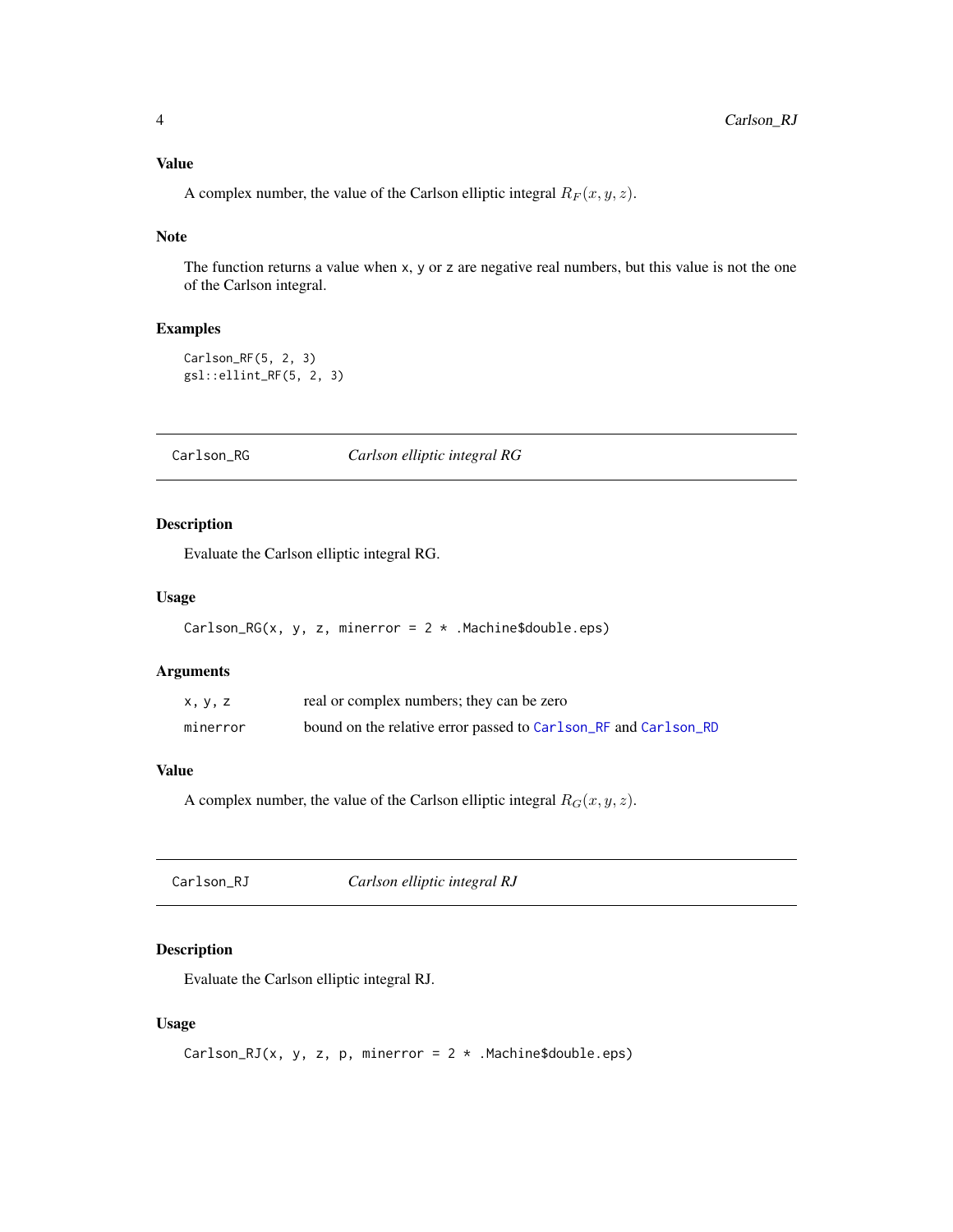#### <span id="page-4-0"></span>elliptic\_E 5

#### Arguments

| x, y, z, p | real or complex numbers; at most one can be 0 |
|------------|-----------------------------------------------|
| minerror   | bound on the relative error                   |

#### Value

A complex number, the value of the Carlson elliptic integral  $R_J(x, y, z, t)$ .

#### Note

The function returns a value when x, y, z or p are negative real numbers, but this value is not the one of the Carlson integral.

#### Examples

Carlson\_RJ(5, 2, 3, 4) gsl::ellint\_RJ(5, 2, 3, 4)

<span id="page-4-1"></span>elliptic\_E *Incomplete elliptic integral of the second kind*

#### Description

Evaluate the incomplete elliptic integral of the second kind.

#### Usage

elliptic\_E(phi, m, minerror = 2 \* .Machine\$double.eps)

#### Arguments

| phi      | amplitude, real or complex number                                   |
|----------|---------------------------------------------------------------------|
| m        | parameter, real or complex number                                   |
| minerror | the bound on the relative error passed to Carlson RF and Carlson RD |

# Value

A complex number, the value of the incomplete elliptic integral  $E(\phi, m)$ .

#### Examples

elliptic\_E(1, 0.2) gsl::ellint\_E(1, sqrt(0.2))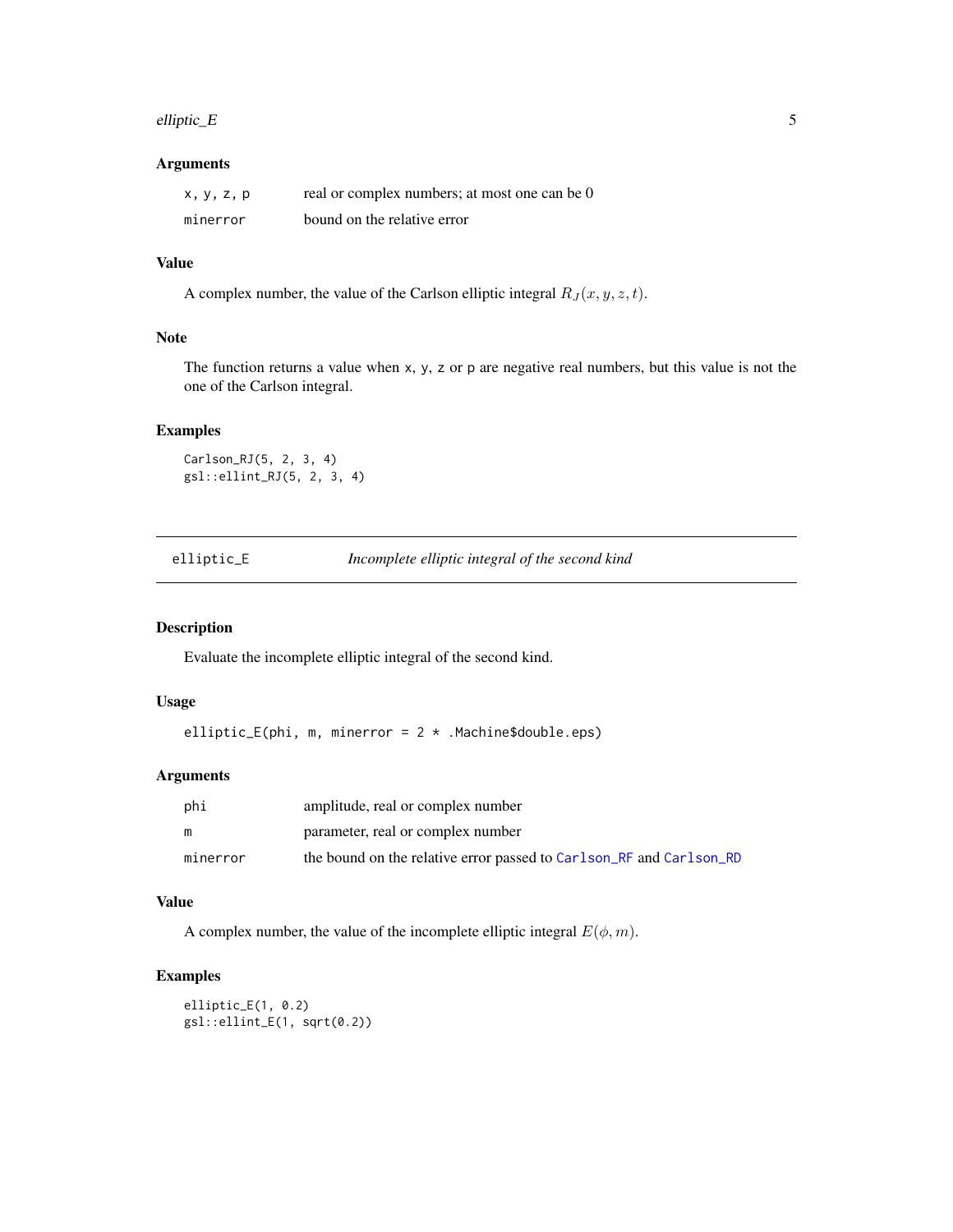<span id="page-5-1"></span><span id="page-5-0"></span>

#### Description

Evaluate the incomplete elliptic integral of the first kind.

# Usage

elliptic\_F(phi, m, minerror =  $2 *$ . Machine\$double.eps)

#### Arguments

| phi      | amplitude, real or complex number                    |
|----------|------------------------------------------------------|
| m        | parameter, real or complex number                    |
| minerror | the bound on the relative error passed to Carlson_RF |

#### Value

A complex number, the value of the incomplete elliptic integral  $F(\phi, m)$ .

#### Examples

elliptic\_F(1, 0.2) gsl::ellint\_F(1, sqrt(0.2))

elliptic\_PI *Incomplete elliptic integral of the third kind*

#### Description

Evaluate the incomplete elliptic integral of the third kind.

#### Usage

```
elliptic_PI(phi, n, m, minerror = 2 * .Machine$double.eps)
```
#### Arguments

| phi      | amplitude, real or complex number                                   |
|----------|---------------------------------------------------------------------|
| n        | characteristic, real or complex number                              |
| m        | parameter, real or complex number                                   |
| minerror | the bound on the relative error passed to Carlson_RF and Carlson_RJ |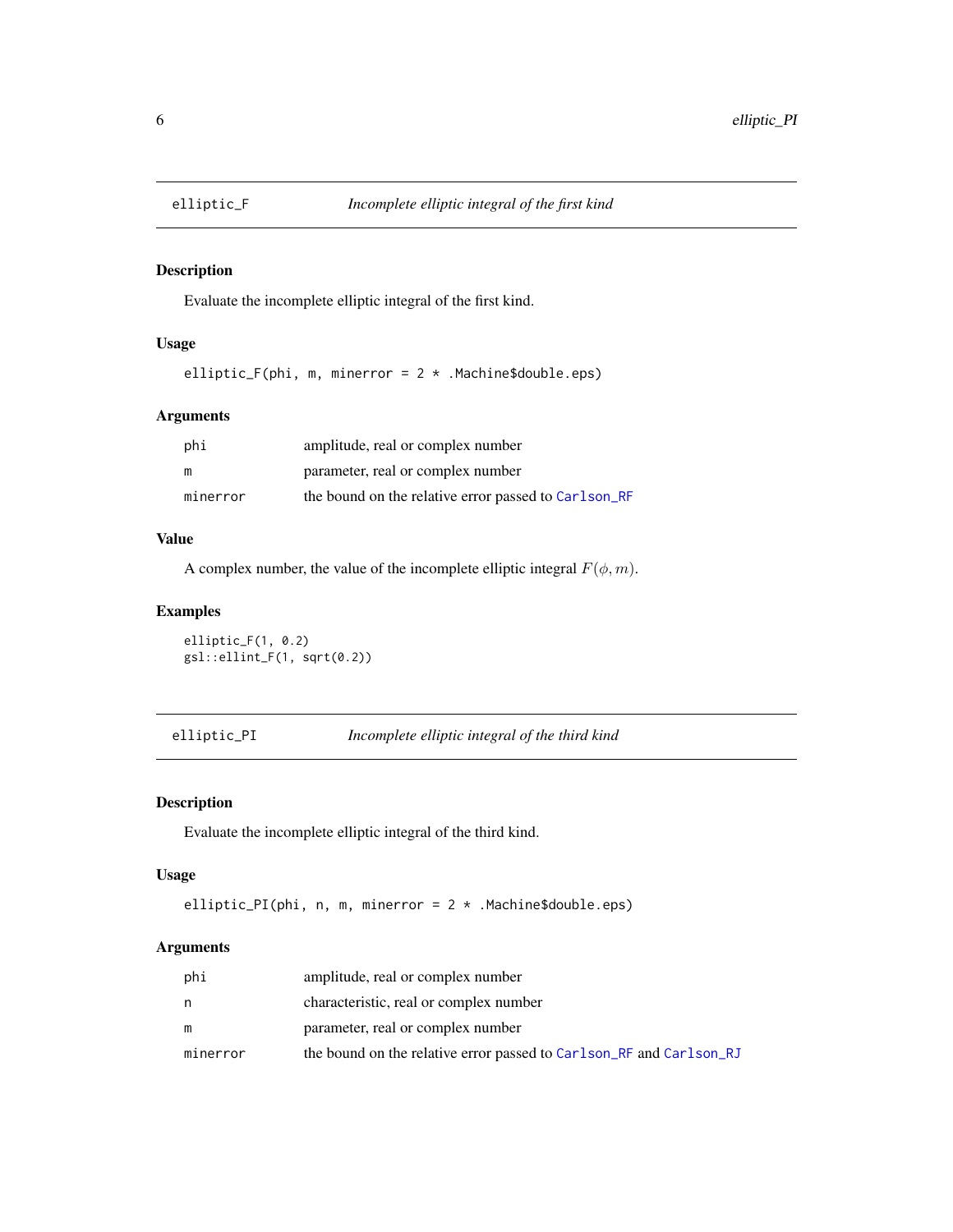<span id="page-6-0"></span>elliptic\_Z  $\hspace{1cm}$  7

# Value

A complex number, the value of the incomplete elliptic integral  $\Pi(\phi, n, m)$ .

#### Examples

elliptic\_PI(1, 0.8, 0.2) gsl::ellint\_P(1, sqrt(0.2), -0.8)

elliptic\_Z *Jacobi zeta function*

#### Description

Evaluate the Jacobi zeta function.

# Usage

elliptic\_Z(phi, m, minerror =  $2 *$ . Machine\$double.eps)

# Arguments

| phi      | amplitude, real or complex number                           |
|----------|-------------------------------------------------------------|
| m        | parameter, real or complex number                           |
| minerror | bound on relative error passed to elliptic E and elliptic F |

#### Value

A complex number, the value of the Jacobi zeta function  $Z(\phi, m)$ .